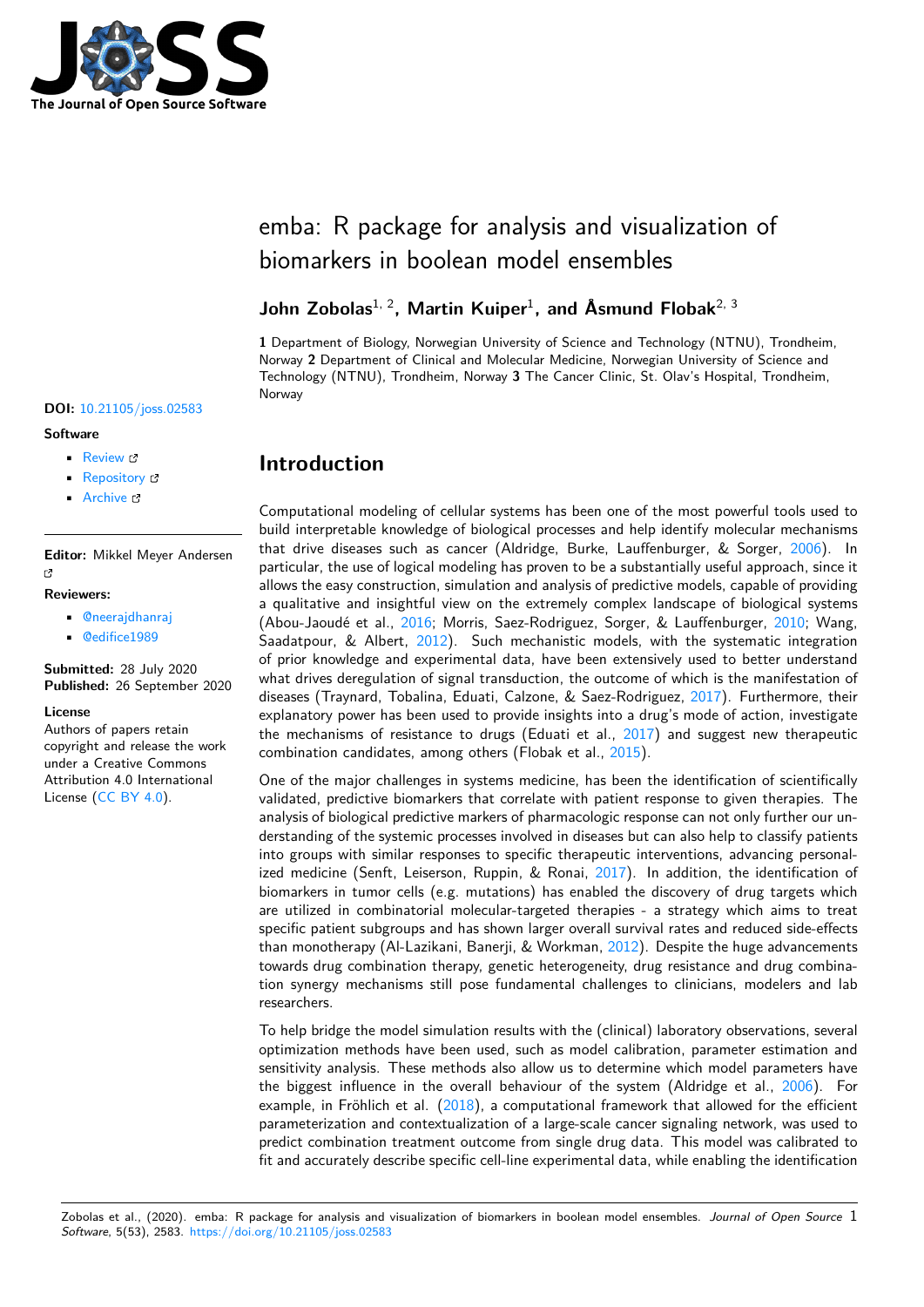

of biomarkers of drug sensitivity as well as molecular mechanisms that affect drug resistance. Furthermore, in Dorier et al. (2016), a network optimization approach which topologically parameterized boolean models according to a genetic algorithm was used, in order to best match the experimentally observed behaviour. This method resulted in an ensemble of boolean models which can be used to simulate response under drug perturbations in order to assess the underlying mechanisms and [to ge](#page-2-5)nerate new testable hypotheses. Such an aggregation of best-fit models (wisdom of the crowds) has been shown to be quite robust and effective for model prediction performance (Marbach et al., 2012).

# **Statement of need**

There is a plethora of software tools devoted to the qualitative modeling and analysis of biological networks. The Consortium for the development of Logical Models and Tools (CoLoMoTo) is a community effort which aims to standardize the representation of logical networks and provide a common repository of methods and tools to analyze these networks (Naldi et al., 2015). Furthermore, to facilitate the access to several software logical modeling tools and enable reproducible computational workflows, the CoLoMoTo Interactive Notebook was introduced as a unified computational framework (Aurélien Naldi, Hernandez, Levy, et al., 2018). The incorporated tools are accessed via a common programming interface (though originally [imple](#page-3-4)mented in different programming languages e.g. Java, Python, C++ and R) and offer a collection of features like accessing online model repositories (Helikar et al., 2012), model editing (Aurélien Naldi, Hernandez, Abou-Jaoudé, et al., 2018), dynamical analysis (fin[ding at](#page-3-5)tractors, stochastic simulations, reachability properties, model-checking techniques) (Klarner, Streck, Siebert, & Sahinalp, 2016; Müssel, Hopfensitz, & Kestler, 2010; Aurélien Naldi, 2018; Paulevé, 2017; Stoll et al., 2017) and model parameterization/optimization to fi[t pert](#page-2-6)urbation signaling data (Gjerga et al., 2020; Terfve et al., 2012). [Despi](#page-3-6)te the diverse and multi-purpose logical modeling tools that exist, there is still a lack of data analysis-oriented software that assists with the discovery [of pre](#page-2-7)dictive biomarkers in ensemble[s of p](#page-3-7)arameterized b[oolean](#page-3-8) networks [that](#page-3-9) have been s[ubject](#page-3-10) to drug combination perturbations.

The emba R package aims t[o fill t](#page-2-8)hat gap and p[rovid](#page-3-11)e a first implementation of such a novel software. Initially, it was designed as a complementary software tool, to help the analysis of the parameterized boolean model ensembles which were produced by modules from the DrugLogics NTNU software pipeline (see respective documentation (Zobolas, 2020a)). Later, we generalized most of the functions in the package and modularized them to package-essential (that form the core of the emba package) and various general-purpose yet useful functions (that are now part of the dependency package usefun (Zobolas, 2020b)).

### **Summary**

The main functionality of the emba R package is to find *performance* and *synergy* biomarkers. Performance biomarkers are nodes in the input boolean networks whose activity state and/or model parameterization affects the predictive performance of those models. The prediction performance can be assessed via the number of true positive predictions or the Matthews correlation coefficient score which is more robust to class imbalances (Chicco & Jurman, 2020). On the other hand, synergy biomarkers are nodes which provide hints for the mechanisms behind the complex process of synergy manifestation in drug combination datasets.

For more information, see our "Get started guide" and the reference manual in the package website (Zobolas, 2020c). Several analyses using the emba R package are availab[le in](#page-2-9) a separate repository (Zobolas, 2020d). Future developments will include the implementation of a method for the identification of *topology* biomarkers, where we will be able to assess

Zobolas et al., (2020). emba: R package for analysis and visualizatio[n of bio](#page-4-0)markers in boolean model ensembles. *Journal of Open Source* 2*Software*, 5(53), 2583. https://doi.org/10.21105/joss.02583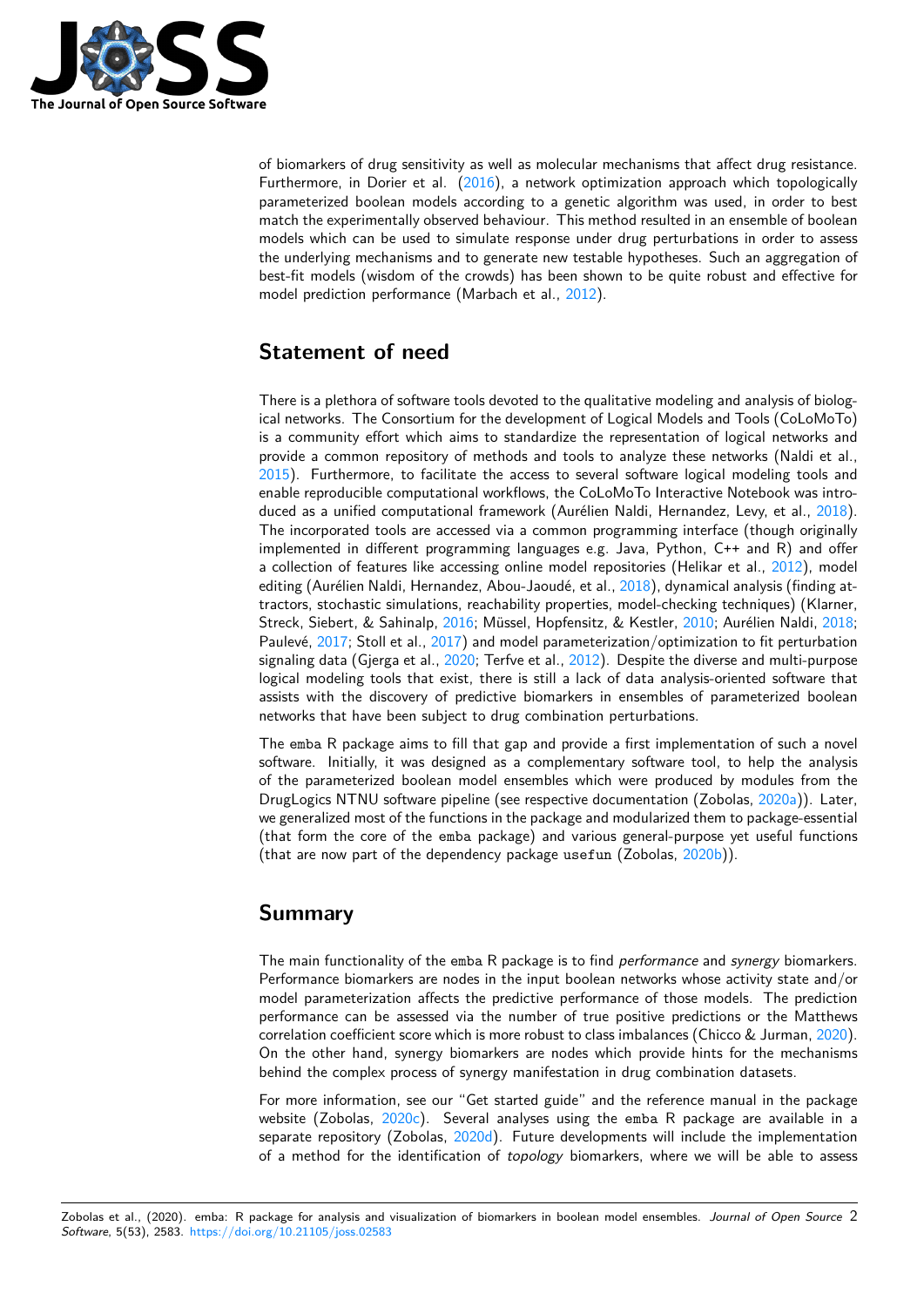

which interactions in the network are important for the manifestation of synergies in specific cell-contexts.

## **Acknowledgements**

This work was supported by ERACoSysMed grant *COLOSYS* (JZ, MK) and The NTNU Strategic Research Area *NTNU Health* (AF).

### **References**

- Abou-Jaoudé, W., Traynard, P., Monteiro, P. T., Saez-Rodriguez, J., Helikar, T., Thieffry, D., & Chaouiya, C. (2016). Logical Modeling and Dynamical Analysis of Cellular Networks. *Frontiers in genetics*, *7*, 94. doi:10.3389/fgene.2016.00094
- <span id="page-2-1"></span>Aldridge, B. B., Burke, J. M., Lauffenburger, D. A., & Sorger, P. K. (2006). Physicochemical modelling of cell signalling pathways. *Nature Cell Biology*, *8*(11), 1195–1203. doi:10. 1038/ncb1497
- Al-Lazikani, B., Banerji, U., & Wo[rkman, P. \(2012\). Combina](https://doi.org/10.3389/fgene.2016.00094)torial drug therapy for cancer in the post-genomic era. *Nature Biotechnology*, *30*(7), 679–692. doi:10.1038/nbt.22[84](https://doi.org/10.1038/ncb1497)
- <span id="page-2-0"></span>Chi[cco, D., & Jur](https://doi.org/10.1038/ncb1497)man, G. (2020). The advantages of the Matthews correlation coefficient (MCC) over F1 score and accuracy in binary classification evaluation. *BMC Genomics*, *21*(1). doi:10.1186/s12864-019-6413-7
- <span id="page-2-9"></span><span id="page-2-4"></span>Dorier, J., Crespo, I., Niknejad, A., Liechti, R., Ebeling, M., & Xenarios[, I. \(2016\). Boolea](https://doi.org/10.1038/nbt.2284)n regulatory network reconstruction using literature based knowledge with a genetic algorithm opti[mization method.](https://doi.org/10.1186/s12864-019-6413-7) *BMC Bioinformatics*, *17*(1). doi:10.1186/s12859-016-1287-z
- <span id="page-2-5"></span>Eduati, F., Doldàn-Martelli, V., Klinger, B., Cokelaer, T., Sieber, A., Kogera, F., Dorel, M., et al. (2017). Drug Resistance Mechanisms in Colorectal Cancer Dissected with Cell Type-Specific Dynamic Logic Models. *Cancer research*, *77*(1[2\), 3364–3375. doi:10.1158/](https://doi.org/10.1186/s12859-016-1287-z) 0008-5472.CAN-17-0078
- <span id="page-2-2"></span>Flobak, Å., Baudot, A., Remy, E., Thommesen, L., Thieffry, D., Kuiper, M., & Lægreid, A. (2015). Discovery of Drug Synergies in Gastric Cancer Cells Predicted by Logical Modeling. (I. Xenarios, Ed.)*PLOS Computational Biology*, *11*(8), e1004426[. doi:10.](https://doi.org/10.1158/0008-5472.CAN-17-0078) [1371/journal.pcbi.100442](https://doi.org/10.1158/0008-5472.CAN-17-0078)6
- <span id="page-2-3"></span>Fröhlich, F., Kessler, T., Weindl, D., Shadrin, A., Schmiester, L., Hache, H., Muradyan, A., et al. (2018). Efficient Parameter Estimation Enables the Prediction of Drug Response Using a Mechanistic Pan-Cancer Pathway Model. *Cell Systems*, *7*(6), 567–579.e6. doi[:10.](https://doi.org/10.1371/journal.pcbi.1004426) [1016/J.CELS.2018.10.013](https://doi.org/10.1371/journal.pcbi.1004426)
- Gjerga, E., Trairatphisan, P., Gabor, A., Koch, H., Chevalier, C., Ceccarelli, F., Dugourd, A., et al. (2020). Converting networks to predictive logic models from perturbation signal[ling](https://doi.org/10.1016/J.CELS.2018.10.013) [data with CellNOpt.](https://doi.org/10.1016/J.CELS.2018.10.013) *Bioinformatics*. doi:10.1093/bioinformatics/btaa561
- <span id="page-2-8"></span>Helikar, T., Kowal, B., McClenathan, S., Bruckner, M., Rowley, T., Madrahimov, A., Wicks, B., et al. (2012). The Cell Collective: Toward an open and collaborative approach to systems biology. *BMC Systems Biology*, *6*[\(1\), 96. doi:10.1186/1752-0509](https://doi.org/10.1093/bioinformatics/btaa561)-6-96
- <span id="page-2-7"></span><span id="page-2-6"></span>Klarner, H., Streck, A., Siebert, H., & Sahinalp, C. (2016). PyBoolNet: a python package for the generation, analysis and visualization of boolean networks. *Bioinformatics*, *33*(5), btw682. doi:10.1093/bioinformatics/btw682

Zobolas et al., (2020). emba: R package for analysis [and visualization of biomarkers in bo](https://doi.org/10.1093/bioinformatics/btw682)olean model ensembles. *Journal of Open Source* 3*Software*, 5(53), 2583. https://doi.org/10.21105/joss.02583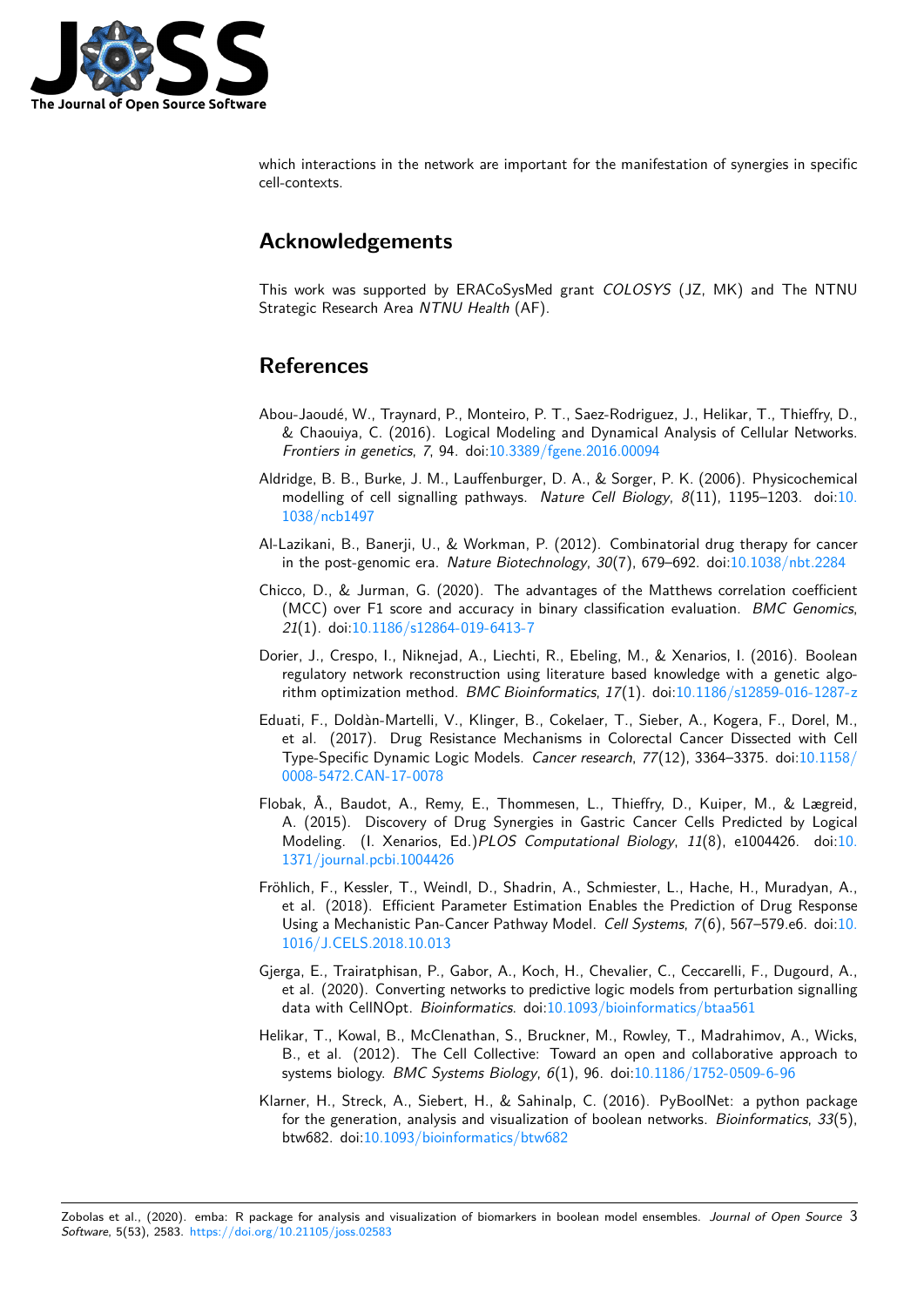

- Marbach, D., Costello, J. C., Küffner, R., Vega, N. M., Prill, R. J., Camacho, D. M., Allison, K. R., et al. (2012). Wisdom of crowds for robust gene network inference. *Nature Methods*, *9*(8), 796–804. doi:10.1038/nmeth.2016
- Morris, M. K., Saez-Rodriguez, J., Sorger, P. K., & Lauffenburger, D. A. (2010). Logic-based models for the analysis of cell signaling networks. *Biochemistry*, *49*(15), 3216–3224. doi:10.1021/bi902202q
- <span id="page-3-0"></span>Müssel, C., Hopfensitz, M., & Ke[stler, H. A. \(2010\). B](https://doi.org/10.1038/nmeth.2016)oolNet—an R package for generation, reconstruction and analysis of Boolean networks. *Bioinformatics*, *26*(10), 1378–1380. doi[:10.1093/bioinforma](https://doi.org/10.1021/bi902202q)tics/btq124
- <span id="page-3-7"></span>Naldi, A. (2018). BioLQM: A Java Toolkit for the Manipulation and Conversion of Logical Qualitative Models of Biological Networks. *Frontiers in Physiology*, *9*, 1605. doi:10.3389/ fph[ys.2018.01605](https://doi.org/10.1093/bioinformatics/btq124)
- <span id="page-3-8"></span>Naldi, A., Hernandez, C., Abou-Jaoudé, W., Monteiro, P. T., Chaouiya, C., & Thieffry, D. (2018). Logical Modeling and Analysis of Cellular Regulatory Networks With GI[Nsim 3.0.](https://doi.org/10.3389/fphys.2018.01605) *[Frontiers in Physi](https://doi.org/10.3389/fphys.2018.01605)ology*, *9*, 646. doi:10.3389/fphys.2018.00646
- <span id="page-3-6"></span>Naldi, A., Hernandez, C., Levy, N., Stoll, G., Monteiro, P. T., Chaouiya, C., Helikar, T., et al. (2018). The CoLoMoTo Interactive Notebook: Accessible and Reproducible Computational Analyses for Qualitative [Biological Networks.](https://doi.org/10.3389/fphys.2018.00646) *Frontiers in Physiology*, *9*, 680. doi:10.3389/fphys.2018.00680
- <span id="page-3-5"></span>Naldi, A., Monteiro, P. T., Mussel, C., Kestler, H. A., Thieffry, D., Xenarios, I., Saez-Rodriguez, J., et al. (2015). Cooperative development of logical modelling standards and too[ls with CoLoMoTo.](https://doi.org/10.3389/fphys.2018.00680) *Bioinformatics*, *31*(7), 1154–1159. doi:10.1093/bioinformatics/ btv013
- <span id="page-3-4"></span>Paulevé, L. (2017). Pint: A Static Analyzer for Transient Dynamics of Qualitative Networks with IPython Interface. In *CMSB 2017 - 15th conference on computational methods for systems biology*, Lecture notes in computer science (Vol. 10545, [pp. 316–370\). Springer.](https://doi.org/10.1093/bioinformatics/btv013) [doi:10.1](https://doi.org/10.1093/bioinformatics/btv013)007/978-3-319-67471-1\_20
- <span id="page-3-9"></span>Senft, D., Leiserson, M. D. M., Ruppin, E., & Ronai, Z. A. (2017). Precision Oncology: The Road Ahead. *Trends in Molecular Medicine*, *23*(10), 874–898. doi:10.1016/j.molmed. 201[7.08.003](https://doi.org/10.1007/978-3-319-67471-1_20)
- <span id="page-3-3"></span>Stoll, G., Caron, B., Viara, E., Dugourd, A., Zinovyev, A., Naldi, A., Kroemer, G., et al. (2017). MaBoSS 2.0: an environment for stochastic Boolean mo[deling. \(J. Wren,](https://doi.org/10.1016/j.molmed.2017.08.003) Ed.)*[Bioinfor](https://doi.org/10.1016/j.molmed.2017.08.003)matics*, *33*(14), 2226–2228. doi:10.1093/bioinformatics/btx123
- <span id="page-3-10"></span>Terfve, C., Cokelaer, T., Henriques, D., MacNamara, A., Goncalves, E., Morris, M. K., Iersel, M. van, et al. (2012). CellNOptR: a flexible toolkit to train protein signaling networks to data using multiple logic formalisms. *B[MC Systems Biology](https://doi.org/10.1093/bioinformatics/btx123)*, *6*(1), 133. doi:10.1186/ 1752-0509-6-133
- <span id="page-3-11"></span>Traynard, P., Tobalina, L., Eduati, F., Calzone, L., & Saez-Rodriguez, J. (2017). Logic Modeling in Quantitative Systems Pharmacology. *CPT: Pharmacometrics & [Systems](https://doi.org/10.1186/1752-0509-6-133) [Pharmacology](https://doi.org/10.1186/1752-0509-6-133)*, *6*(8), 499–511. doi:10.1002/psp4.12225
- <span id="page-3-2"></span>Wang, R.-S., Saadatpour, A., & Albert, R. (2012). Boolean modeling in systems biology: an overview of methodology and applications. *Physical Biology*, *9*(5), 55001. doi:10.1088/ 1478-3975/9/5/055001
- <span id="page-3-1"></span>Zobolas, J. (2020a). DrugLogics soft[ware documentation.](https://doi.org/10.1002/psp4.12225) GitHub Pages. Retrieved from https://druglogics.github.io/druglogics-doc/
- Zo[bolas, J. \(2020b\).](https://doi.org/10.1088/1478-3975/9/5/055001) *Usefun: A collection of useful functions by john*. Retrieved from [https:](https://doi.org/10.1088/1478-3975/9/5/055001) //github.com/bblodfon/usefun